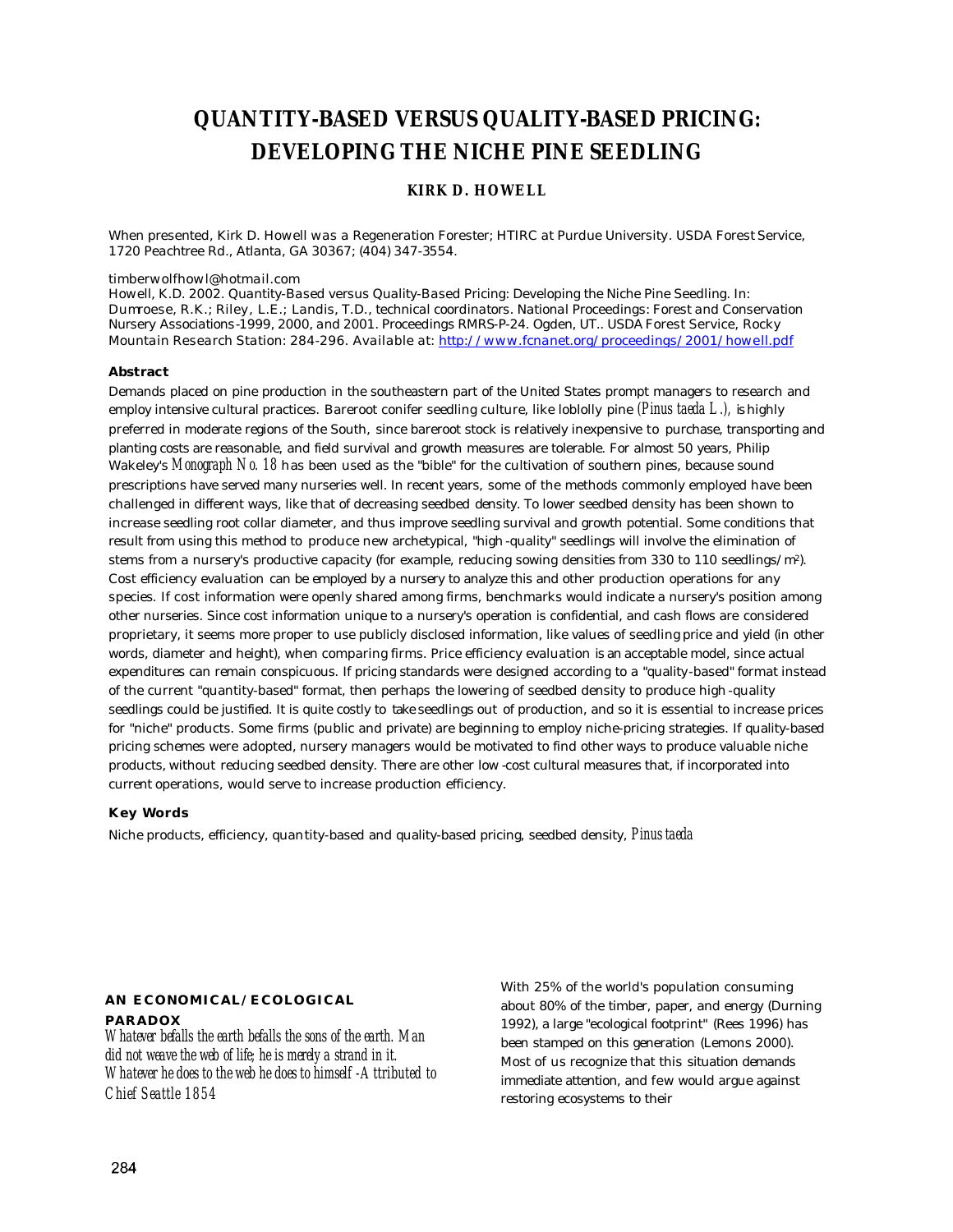pristine conditions (Hull and Gobster 2000). But the daunting task of how to regenerate our forests rests somewhere between natural and artificial means (Schultz 1997). While ecological and economical principles may seem separate, they are actually connected like strands in a web (Chief Seattle 1854). To illustrate this interaction on a national level, C. W. Lantz (1996) has pointed out that as logging becomes restricted in the West, the South is called upon to supply a nation's timber needs; unfortunately, planted acres have continued to decline and lag behind harvested acres, from 60% in 1989 to about 40% in 1996. This regeneration paradox is not only domestic but also international in scope, since our world is both economically and ecologically bound. A partial solution to this regeneration dilemma may ultimately be found at its core level-the forest nursery. Whether public or private, forest nurseries try to balance seedling quantity (for cost reduction) with stem quality (for plantation success). In the South, loblolly pine *(Pinus taeda L.)* is a highly preferred and culturally propagated forest species (Schultz 1997), but in general this quantity-quality relationship can be applied to all species. Quality standards have been proposed and are currently utilized in nursery practice with the intent of producing the ideal seedling (Mexal and South 1991), but evaluating the additional costs involved in developing this seedling, and determining a fair-market value for its purchase has been elusive. The niche pine seedling is just another term used to describe what is targeted as an optimal quantityquality compromise. Pricing this niche product, and promoting its development is the focus of this paper. To realize the value of the optimum is to recognize the value of common stock, and long-term value will be attributed to successful forest establishment. While nurserymen and landowners have commonly expressed their concerns, the planter's viewpoint should be no less important, because unless affordable stems are made suitable for planting, nursery gains may be lost in the field.

# **TREE PLANTER'S PERSPECTIVE**

*The planting of trees is the least self-centered of all that we do. It is a purer act of faith than the procreation of children - Thornton Wilder 1967*

The southern forest industry has evolved tremendously over the last two decades (Lantz

1996), and so planting companies in the Southeast are pressured to keep pace with industrial demands. My initial perspective of forestry in the U.S. has been structured around supplying this demand for largescale reforestation. From Texas to Florida (seasonally from 1982 to 1988), I typically planted conifers at rates from 3,000 to 6,000 stems per day, depending on factors like soil type and site preparation. Equipped with a hoedad (a mattock-like tool) and a planting bag (to carry hundreds of seedlings), the hand planter (paid on a piecework basis) is well motivated to perform high-volume planting. Quality control standards were often imposed by continually inspecting procedures of seedling handling and planting, but seedling size standards were not commonly emphasized. Bareroot loblolly pine seedlings (sizes averaging about 4mm in diameter) were commonly planted, and planting was greatly facilitated under workable conditions involving sandy soils and level terrains. In the Pacific Northwest (1984 and 1985), steep terrains, rocky soils, and variable weather conditions at high elevations were experienced. Most of my time was spent planting in Montana and Idaho, and containerized conifers with variable stem sizes were commonly supplied. During the planting off-season in the United States, I visited 22 countries in Europe and demonstrated American tree planting tools and techniques for as many as were interested. As an entrepreneur, I would locate the office of forestry (or the like) in whatever city I was in at the time. Once located, I offered them a demonstration of the hoedad and tree-planting bag, promising to plant at a rate of 2,000 stems in 6 hours. Once accepting the piecework rate of pay (not typical in some countries), the demonstration was conducted for a limited time, involving from several hours to several weeks to accomplish. Since I had no prior knowledge of seedling standards for a particular region before my arrival, the guarantee of 2,000 stems in 6 hours was sometimes quite difficult to honor. In one instance (for example, Belgium), my brother (who attended me for a few months) and I discovered that some seedlings were not suitable for largescale reforestation; one sapling was a handful, instead of a handful of seedlings. In Turkey, forty seedlings were easily held in one hand, fitting the high-volume reforestation prototype. From country to country, and region to region, seedling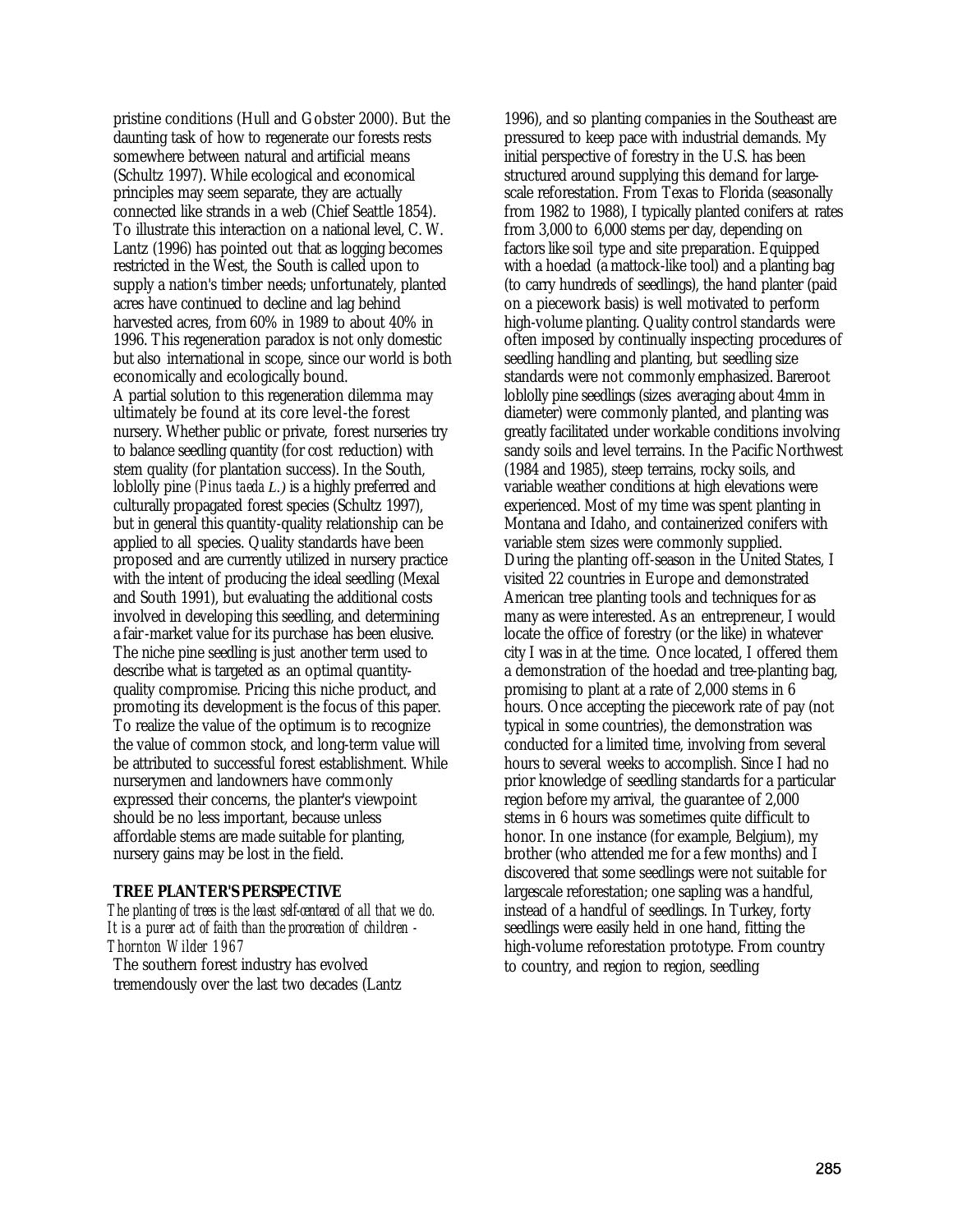standards varied considerably even for the same species in similar environmental conditions. As these experiences suggest, seedling standards are not only needed throughout the U.S, but throughout Europe as well, fostering the production of quality (niche) products.

Forest nurseries (whether domestic or international), and many groups involved in reforestation, frequently pursue the optimum (niche) seedling, but few offer tenable solutions. Because of growing consumer demand, nursery managers are continually pressed to produce more goods of higher quality with fewer resources in less time. If this were not enough, managers are also asked to certify plantation success in terms of stem survival and growth. There are measures that, if taken, ensure the production of high quality stems, but these result in reduced quantities because of lower seedbed densities. The quantity/quality conflict arises when nurseries attempt to balance high-quantity demands with high-quality standards. Although solutions may be proposed to address these quantity and quality issues alone, quantity-driven cost and quality driven yield factors must be addressed in an integrated form at the same time period. Truly, the magnitude of this cost/yield (quantity/quality) relationship needs more clarification. Utilizing the treatment scenarios in a study installed in 1999, the cost/yield impacts of some common southern forest nursery practices were contrasted with some uncommon (or unusual) practices, and should thereby serve to illustrate some of the dynamics involved in the development of the niche pine seedling.

# **TREATMENTS OF THE 1999 NURSERY STUDY; DEVELOPING THE NICHE PINE SEEDLING**

*Art imitates Nature, and necessity is the mother of invention -Richard Franck 1658 If necessity is the mother of invention, then resourcefulness is the father-Beulah Louise Henry 1962* The four treatment factors employed in the 1999

nursery study for the culture of loblolly pine were: 1) seedbed density spacing (110, 330, and 550 seedlings/m<sup>2</sup>; divide by 11 to convert to ft<sup>2</sup>); 2) sowing mechanisms of symmetrical versus precision sowing; 3) fertilization regimes (organic, inorganic, and their mixture); and 4) tops trimmed versus tops left intact. Without going into great

detail, these 36 treatment combinations represent an array of strategies that may or may not be suitable for southern pine production. For example, precision sowing at 330 seedlings/m2, inorganically fertilized with tops trimmed is a commonly employed combination, but symmetrical sowing at 550 seedlings/m2, fertilized with manures alone, and tops left intact is virtually nonexistent. All treatment combinations were randomly positioned, which includes 2 blocks having 3 replications per treatment combination.

Any cultural system, whether currently utilized or under consideration in nursery practice, can be priced from either empirical data or hypothetical estimation. Balancing these costs (the inputs involved in production) with stem yield (the output of production) can be a useful tool to illustrate cost/yield integration (Figure 1). The three basic elements of cost estimation include that which is involved in: 1) the acquisition of material; 2) the occupation of space; and 3) the employment of time. In our study, these dollar values were combined and compounded at 8% interest for each treatment combination. The three basic elements used to estimate yield include: 1) ground-line diameter combined with 2) stem height (offering a measure of individual stem parabolic volume); and 3) percent survival (adjusting yield estimation at both nursery and plantation levels). Once both sides of the equation have been developed, the cost-yield integration (in other words, cost efficiency (\$/dm3)) can be effectively used to evaluate any given treatment combination, and to select the optimal (niche) treatment or operation. This paper offers a summary of the results uncovered in the 1999 loblolly pine study. A more comprehensive discussion of the findings contained herein is yet to be published (Howell 2001).

Of all the cultural treatments observed in this study, seedbed density (Figure 2a) offers the greatest impact on stem diameter for all southern pines (Boyer and South 1987). The 3 densities in our study evaluated a commonly utilized density (330 seedlings/m<sup>2</sup>), an upper extreme density  $(550/m<sup>2</sup>)$ , and a lower extreme density (110/m2). It only stands to reason that crowded seedlings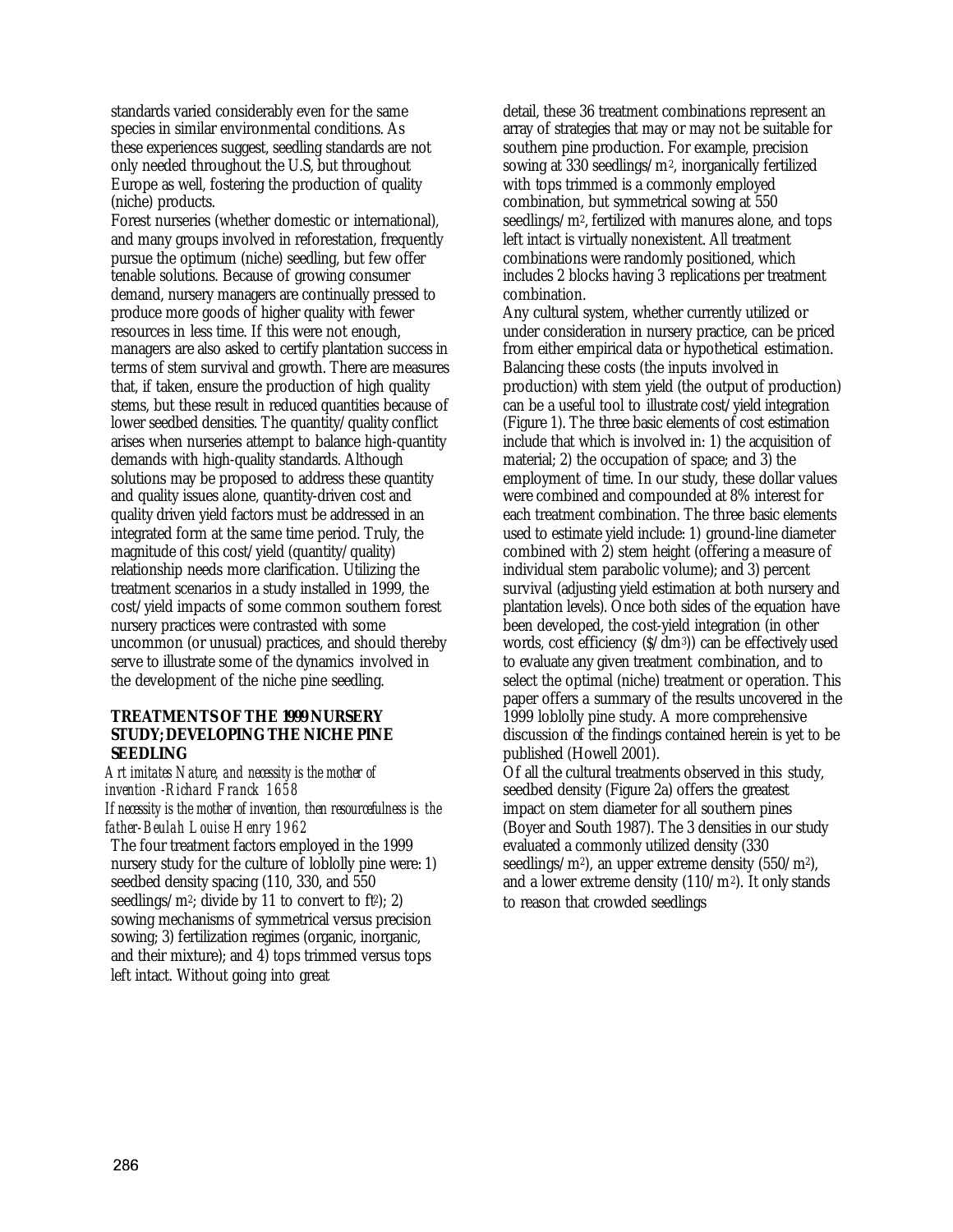

Figure 1. The cost-yield scale illustrates the balance between the factors of costs (material, space, and time) with the factors of yield (survival, and diameter and height growth). The cost  $(C_i)$  equation sums up all relevant values (\$) pertinent to a particular operation, and compounds C<sub>sum</sub> forward to a specified time (t) at a given interest rate (i) which was 8% in our study. To discount future costs back in time simply divide instead of multiply. The yield  $(Y_t)$  equation averages the parabolic estimate of stem volume, which is determined by ground-line stem diameter (radius (r) at time t squared), multiplied by stem height (h) at time t, multiplied by  $\Pi$  (3.14159), and divided by 2. Since the yield value is expressed in cubic decimeters (dm<sup>3</sup> which equals one liter), all components must be converted to like dm units. Survival (%/100) adjusts for mortality the volume estimate when a nursery or plantation-level expression is required. Cost efficiency (E) at time t expresses the integration of costs and yield  $(\frac{g}{dm^3})$ .

promote upward growth as opposed to outward growth. This outward diameter growth, root collar diameter (RCD), has long-time been recognized as a good indicator of stem quality (Mexal and South 1991), and the archetypical (niche) seedling should have a large RCD. Exactly how large a RCD must be is yet to be defined; nevertheless, high quality stems are likely to have good root growth potential (RGP), and good RGP promotes long-term plantation success (Larsen and Boyer 1986; Schultz 1997). Over time and across regions, specifications are subject to change, depending on customer demand for RCD standards; and the nursery's ability to meet customer demands at the price the customer will afford. The cost-benefit balance pivots on what size a RCD should be in order to ensure good field survival and stem growth; and how much it costs to obtain the

specified RCD. In the field it has been observed that crowding is regulated by the "self thinning" -3/2 power rule, which states that as individual stem diameters increase, stem numbers will proportionally decrease (Weller 1987). The results from our study support this rule, since the largest stems were found at the lowest seedbed density. To the frustration of many nursery managers, it is not cost justified to concede quantity (in other words, reduce seedbed density) in order to satisfy requests for higher quality (Foster 1956; Shoulders 1961); therefore, what should give?

If symmetrical sowing were utilized more in practice, nurseries might find a tool to effect high yields at high densities (Figure 2b). Mechanical, precision sowing is standard practice for sowing southern pines in the southeast, and specifications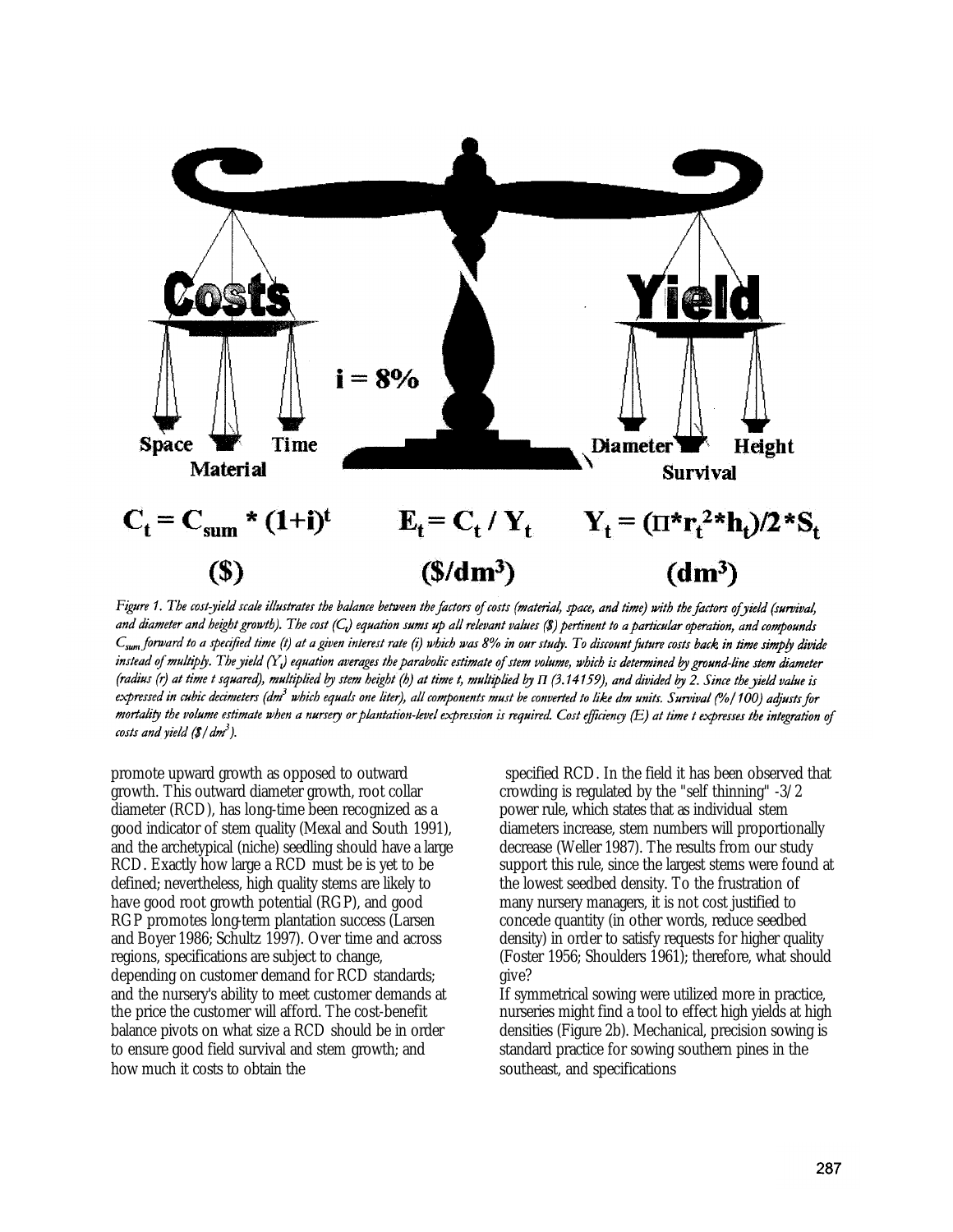

Figure 2. Seedbed densities are displayed from the very low (110 seedlings/ $m^2$ ) to the moderate (330 seedlings/ $m^2$ ) to the very high (550 seedlings  $(m^2)$  in order to illustrate the dynamics of initial spacing and the potential for crowding with seedling growth. Symmetrical versus precision sowing illustrates the trade-off that the 4-inch (10-cm) between-row spacing has on within-row spacing as density increases as compared to the lowest density.

retain 4 inches between rows for purposes of 1) lateral root pruning and 2) seedling lifting. Lateral root pruning trims only two of the four sides along the seedling's root system, and in some years the procedure is avoided. Lateral root pruning was not performed in our study, and field survival is so far unaffected, which implies that the procedure may not be cost justified. As for lifting, specially designed forks, extending before the lifting belts, effectively channel seedlings into the belts, regardless of tight spacing (Figure 3). In fact, seedlings were cleanly lifted from densities over  $1,100$  stems/m<sup>2</sup> (100/ft<sup>2</sup>), which were broadcast sown. Since mechanized symmetrical sowing is not yet operational, we utilized the Hand-sowing Press<sup>TM</sup> for the preparation of seed sowing (Figure 4). Results indicate that nurseries symmetrically sowing can produce larger stems at current densities, or average stem sizes at higher densities. If utilized with other methods, large stems may be produced at high densities. It should be pointed out that precision sowing at the lowest density had a spacing configuration that was basically equivalent to that of symmetrical sowing. The main finding from this test revealed that maintaining a 4-inch spacing between rows is not

cost justifiable at high densities, because spacing within the row must be restricted. However, to further validate these findings, a test involving mechanized symmetrical sowing on a large scale is recommended.

To maintain a soil's fertility and a site's productive potential for a particular species, nursery managers are obliged to find that delicate balance among the choices of: 1) what fertilizer to use; 2) how much to use; 3) when to use it; and 4) how to apply it (May and others 1984). Because there is the potential of declining soil productivity in heavily used nursery soils, it is essential to continuously test new nutritional enhancement (fertilization) strategies with those existing procedures. In our study we tested the effects of a relatively inexpensive organic fertilizer alone, in the form of municipal waste (biosolids), inorganic fertilizer, which is routinely utilized in nurseries, and a mixture of organic and inorganic fertilizers together. The high macro and micronutrient availability was a positive contribution that supported the use of the organic source, but the plant available nitrogen (PAN) aspect of the material was lacking. Organic manures may be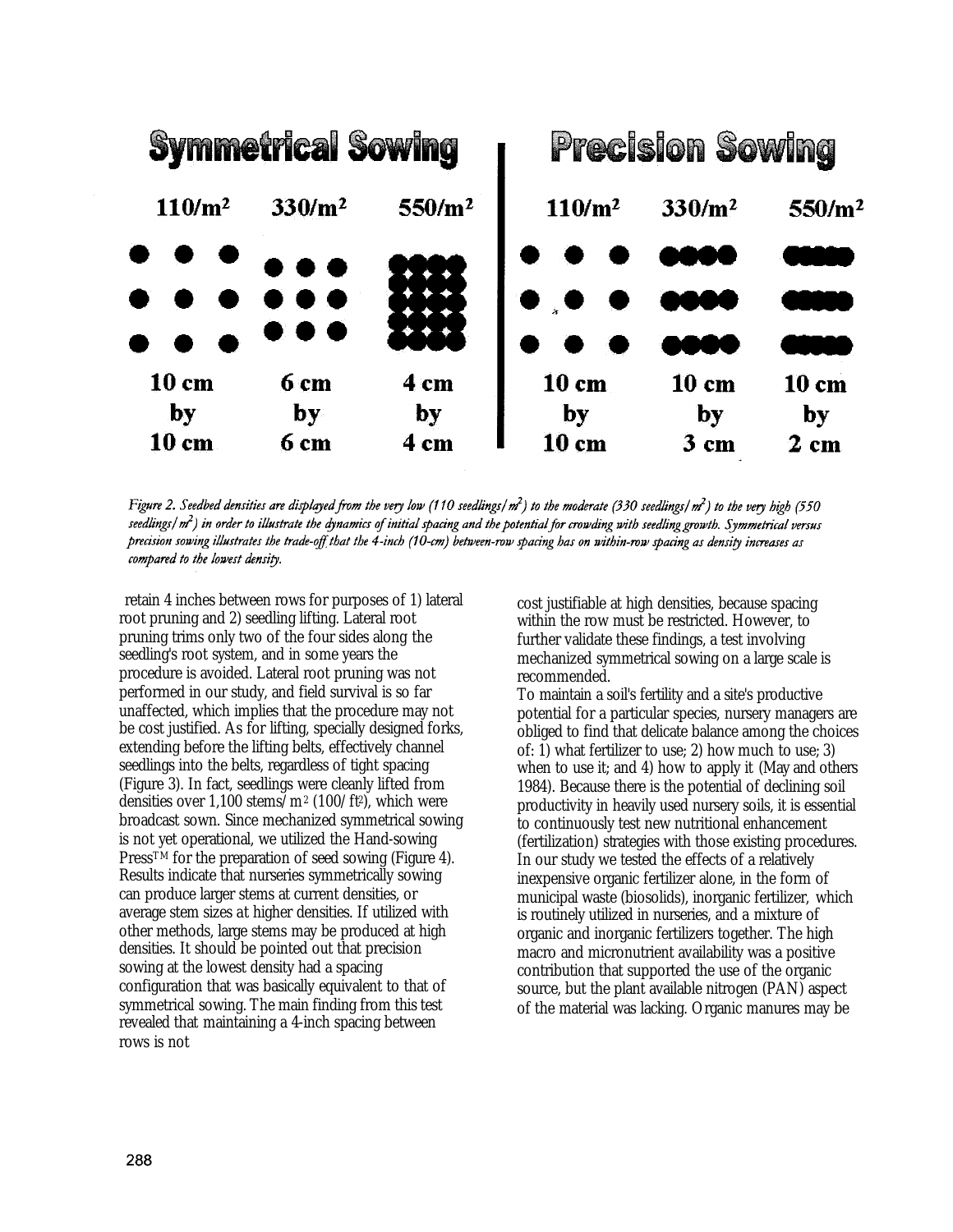

Figure 3. Forks that extend in front of the belts on the lifter, channeling seedlings into the belts (left). The lifting operation was successfully performed (right) with stocked seedbed densities greater than  $1,100$  stems/ $m<sup>2</sup>$ .



Figure 4. The Hand-sowing Press™ used for the preparation of seed-sowing impressions specifically for the symmetrically sown treatment.

used to supplement those nutrients typically neglected, because inorganic fertilizers are too costly, or because other sources are unavailability. The most conclusive findings of this test were to substantiate the proposition that nutritional enhancements can promote greater yield at higher densities (Schultz 1997). Fertilization is highly justifiable, because its monetary investment is far lower than some of the more conventional measures currently encouraged to promote stem yield (for example, lowering seedbed density).

The fourth treatment we looked at in our study was that which involved pruning only the succulent tops of loblolly pine versus not trimming the tops (Figure 5). More than 90% of all southern forest nurseries top prune (Duryea 1987). Some nurseries top prune to control height and slow down diameter growth at critical times (Schultz 1997), while others prune to increase the root-to-shoot ratio and improve uniformity among stems (Mexal and South 1991). Uniformity was the feature that supported top pruning in our study, since opening up the canopy permitted suppressed stems to get sunlight, and the size of dominant stems (those first to germinate) was partially reduced, and growth was temporarily slowed. Fewer culls result from this procedure, and seedlings are easier to pack and store (Davey 1982). As long as top pruning is not performed too late in the growing season or too low on the stem, the benefits of the procedure far outweigh the negligible costs involved in passing over the crop with a rotary mower.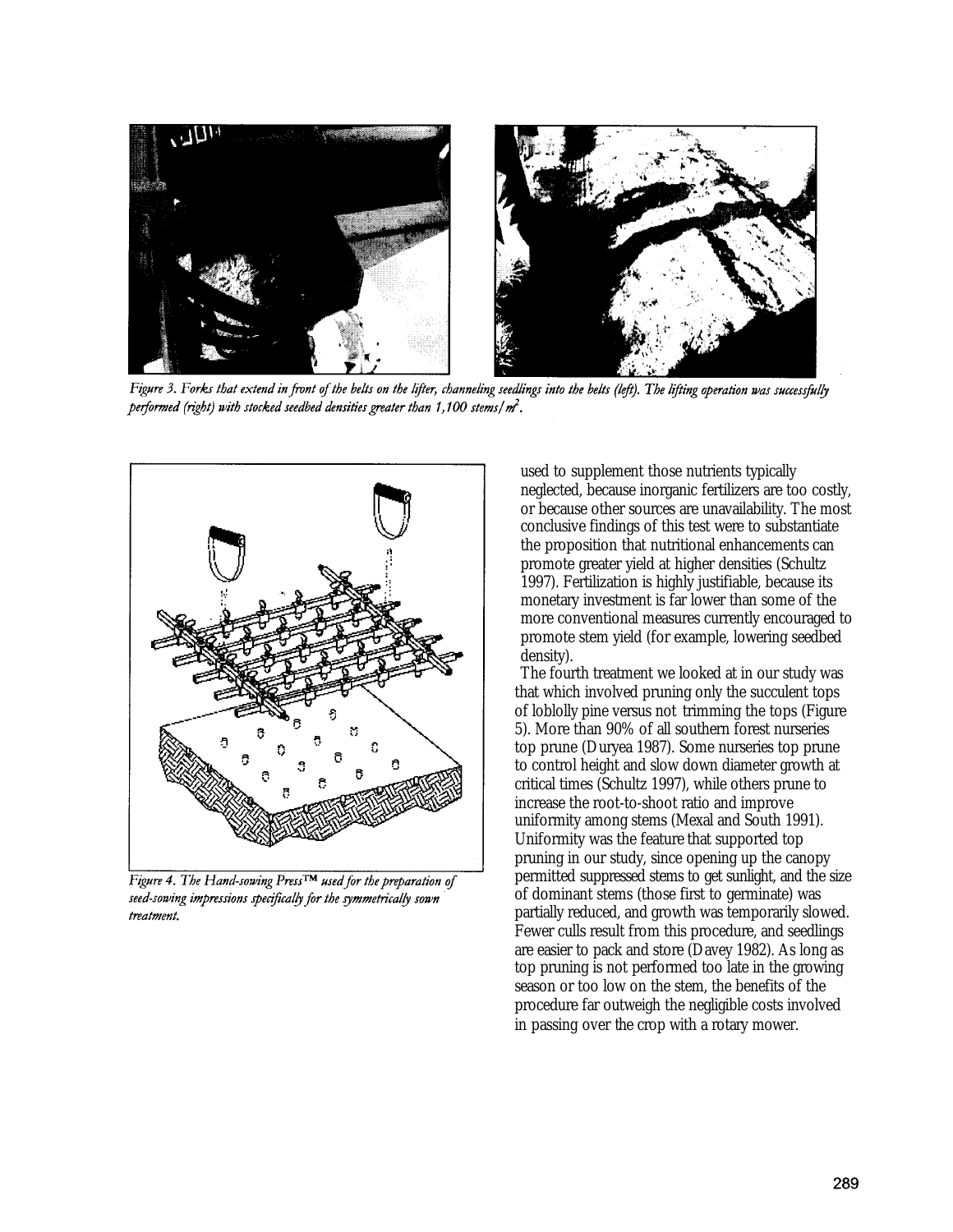![](_page_6_Picture_0.jpeg)

![](_page_6_Picture_1.jpeg)

Figure 5. Top pruning (9-7-99) of succulent tops (left) versus tops left intact (right). The pictures were taken on November 11, 1999.

# **COST VERSUS PRICE EFFICIENCY: ASSESSING CURRENT OPERATIONS**

*To expect to increase prices and then to maintain them at a higher level by means of a plan which must of necessity increase production while decreasing consumption is to fly in the face of an economic law as well established as any law of nature -Calvin Coolidge 1927*

That which is considered to be an ideal seedling depends on whether nursery practices are quantity based or quality based. When a nursery is designed for quantity-based production, high seedbed densities are preferable so that large numbers of seedlings can be produced, and therefore a relatively small RCD will be acceptable. On the other hand, a quality-based nursery operation will restrict seedling numbers in order to obtain recommended RCD specifications having larger than normal caliper sizes. Currently, grading standards for loblolly pine (as with other southern pines) are widely recognized (Figure 6), where stems with RCD sizes greater than 5mm are considered high quality stems (Grade 1). Typical RCD size standards range from between 4 and 5mm (Grade 2), and those RCD sizes below 4mm may be considered culls in some nurseries (Grade 3). It is important to note that grading standards of quality are subject to adjustment with region and with time. Thus, a Grade 1 seedling today in one state may be considered a Grade 2 seedling in another state today, or in the same state tomorrow.

Changing standards can promote technological progress, but currently prices are not designed to adapt with changing standards. The paradigm of pricing solely on a quantity-based (\$/1000) system should incorporate quality-based measures

(\$/1000 according to RCD) in order to advance innovative technology, and to reward those firms that perform it. To illustrate this, consider a comparison of grades (Table 1) that are based on those average RCD sizes of Figure 6. Yield, expressed in dm3/1000 (liters/1000), gives more weight to RCD in the volume equation than to height (held constant at 25 cm), and parabolic volume is sufficient to be a conventional measure of size. As found in the 1999 nursery study, the densities of 110, 330, and 550 seedlings/m2 were shown to produce seedlings with respective average RCD sizes of 5.5, 4.5, and 3.5mm, and thus are assigned the grades of 1, 2, and 3, respectively. For illustrative purposes, suppose by the implementation of an innovative practice, like mechanized symmetrical sowing, grades 1, 2, and 3 were produced from respective densities of 220, 440, and 660 seedlings/m2. And by further innovation, like fertilization, the same grades may be produced from respective densities of 270, 490, and 710 seedlings/m2. What is the limit to innovation? Is it likely that by some innovative technology or tool the same grades could be produced from respective densities of 330, 550, and 770 seedlings/m2? In this technological age, it is not only possible, but it is highly probable that these higher grades will be produced at higher seedbed densities.

As densities decrease, there is an associated increase in cost (Table 1) that must result when decreasing the number of seedlings offered to the market place. The sale price will reflect a firm's permission to markup (in other words, make profit or cover hidden costs) with respect to the market's cap on pricing. An acceptable price floor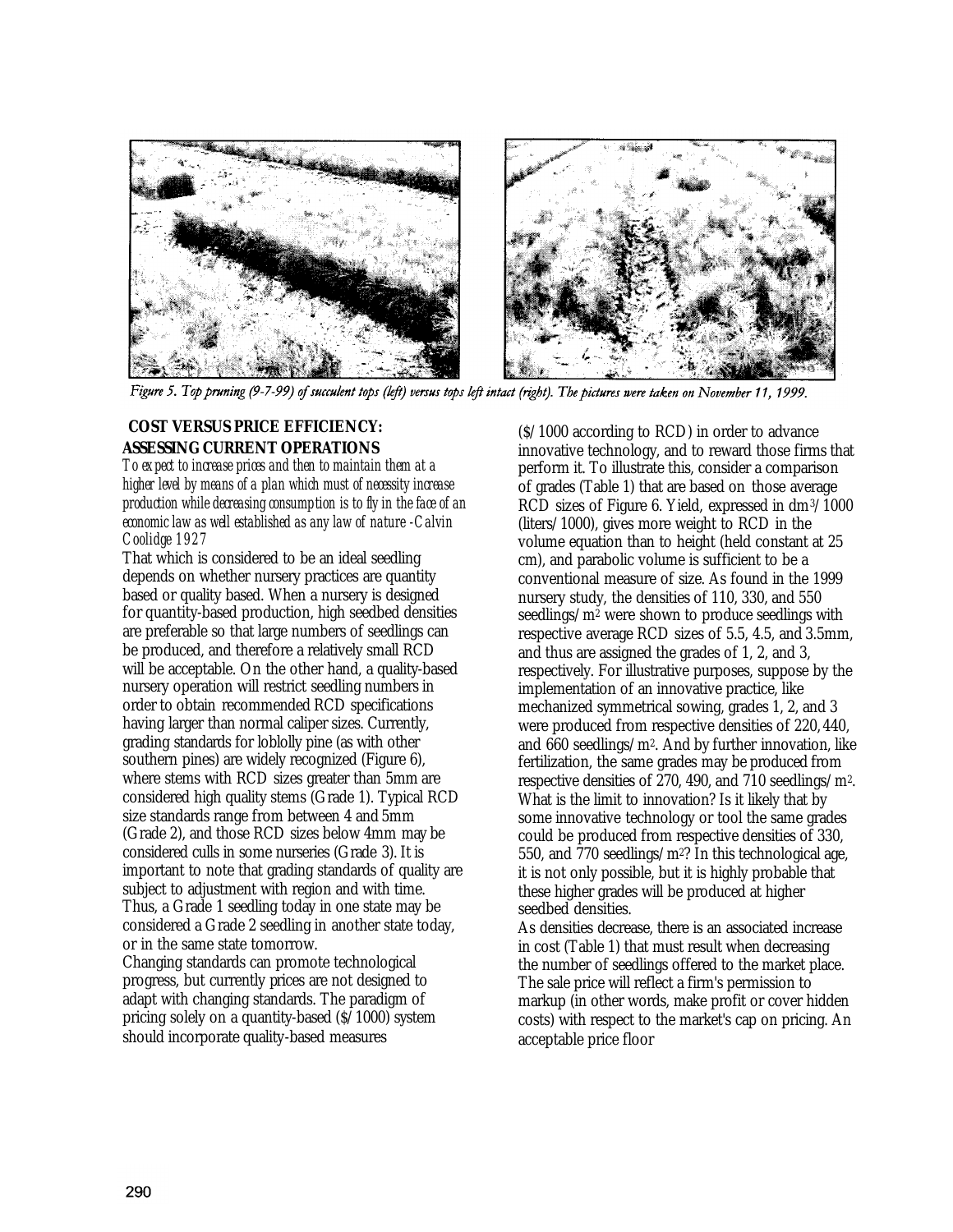# **Loblolly Pine**

![](_page_7_Figure_1.jpeg)

Figure 6. Three grades of seedling quality for loblolly pine based on root collar diameter (RCD) greater than 5mm (Grade 1), RCD between 5 and 4mm (Grade 2), and RCD less than 4mm (Grade 3).

Table 1. Comparing aspects of seedling size resulting from cultural practice. Grades are based on root collar diameter (RCD) in millimeters. Other factors illustrated are height (cm), and yield dm<sup>3</sup>/1000. The comment column clarifies the row's function. The common density (Common: (stems/ $m<sup>2</sup>$ )) shows common densities required to produce specific grades. The costs incurred to produce stems at common densities (ComCost (\$/1000)) utilizing typical cultural practices are shown with respect to the common price (ComPrice (\$/1000)) required to cover all costs (obvious and hidden) depending on a firm's convention to markup the price. Cultural practices can serve to produce larger RCD at similar densities as compared to that of common practice. Hypothetical examples of culture in additive fashion are: mechanized symmetrical sowing (MechSym: (stems/m<sup>2</sup>)), soil additives, fertilization, hormones, and so on (Additive: (stems/m<sup>2</sup>)), and other systems of innovative technology (InnoTech: (stems/m<sup>2</sup>)).

| <b>Grades According To Seedling Size</b> |         |         |         |                                                             |  |
|------------------------------------------|---------|---------|---------|-------------------------------------------------------------|--|
|                                          | Grade 1 | Grade 2 | Grade 3 | <b>Comments</b>                                             |  |
| RCD (mm)                                 | 5.5     | 4.5     | 3.5     | Average RCD provides the basis for grading                  |  |
| Height (cm)                              | 25      | 25      | 25      | Height is commonly controlled by top pruning                |  |
| Yield $(dm^3/1000)$                      | 3.0     | 2.0     | 1.2     | Volume of liters/1000 is equivalent to dm <sup>3</sup>      |  |
| Common: (stems/m <sup>2</sup> )          | 110     | 330     | 550     | Common density produces the applicable grade                |  |
| <b>ComCost (\$/1000)</b>                 | 77      | 31      | 22      | Common production cost is a function of density             |  |
| <b>ComPrice (\$/1000)</b>                | ??      | ??      | ??      | Common price depends on "all" costs & markup                |  |
| SymSow: (stems/m <sup>2</sup> )          | 220     | 440     | 660     | Potential shift from symmetrical sowing                     |  |
| Additive: (stems/m <sup>2</sup> )        | 270     | 490     | 710     | Potential shift from additive, fertilization, and so<br>on. |  |
| InnoTech: (stems/m <sup>2</sup> )        | 330     | 550     | 770     | Potential shift from other technological systems            |  |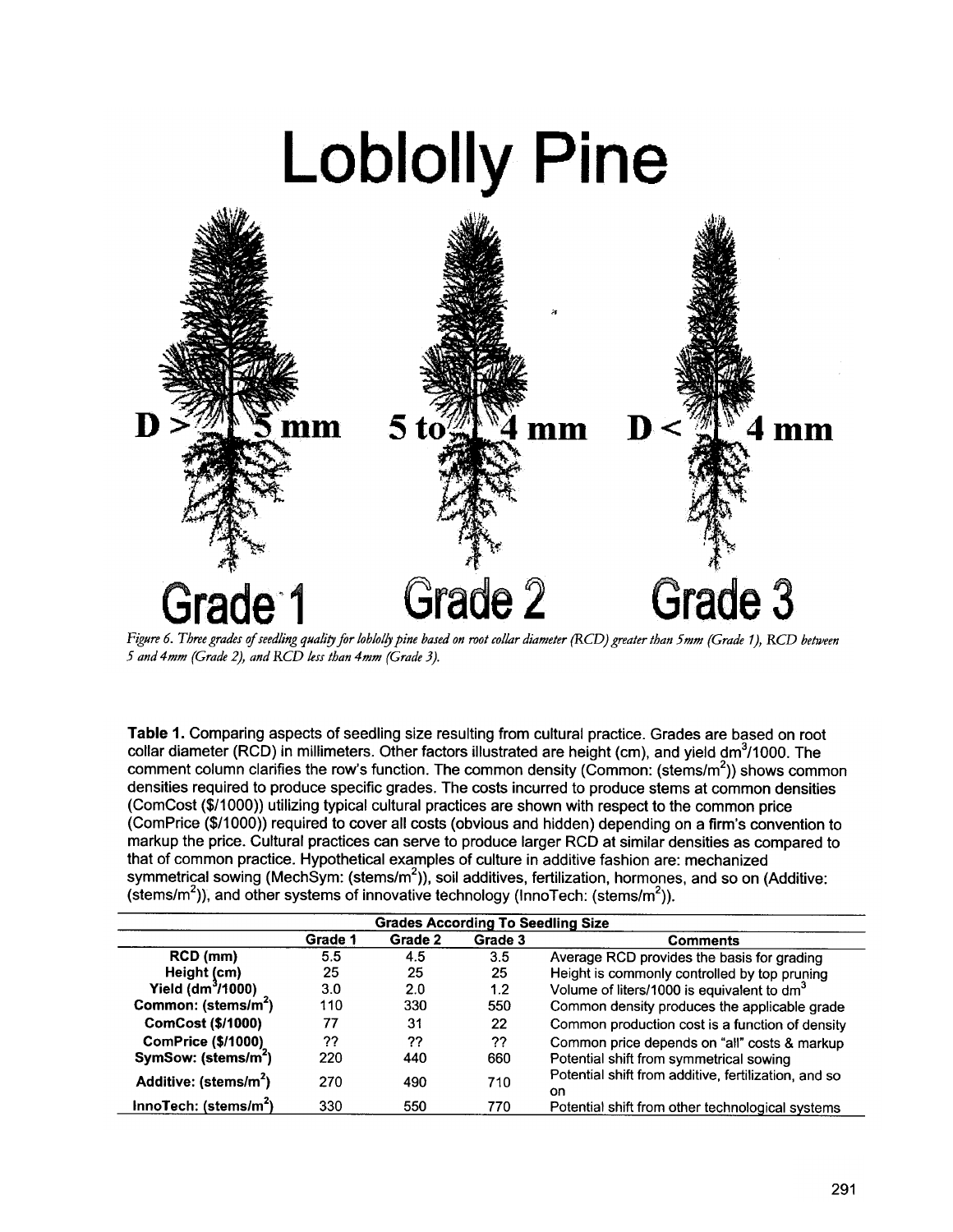or ceiling must reflect the quality of the stock made available, which requires that new standards of seedling quality be promoted, and assumes that consumers will pay more for better products. There are some nurseries (for example, Private Firm #1) that lead the way in this endeavor (Table 2). Private Firm #1 claims it has Grade 1 seedlings with RCD sizes from 5.5 to 6.5mm, and its Grade 2 seedlings have RCD sizes from 4.5 to 5.5mm. One must assume that Grade 3 stems (less than 4mm) are not acceptable for the market with this firm. According to their 2001 price list, both grades are priced at \$75 and \$48/1000 for Grade 1 and Grade 2 seedlings, respectively. With respect to the sizes expected from seedlings grown in low densities (110/m2), the cost should be as high as \$77/1000 (Table 1), but Private firm #1 has a price of \$75/1000. Although this firm claims (while not offering specifics) that these seedlings were produced at a lower seedbed density than is typical, their price suggests that density has not been radically reduced. Even their Grade 2 stems are of better quality than the best some firms have to offer. How do they do it? Without knowing the specifics, supposition is necessary. Therefore, I suppose that they use in combination some cultural treatments like those mentioned above, and apply them on densities slightly lower than

normal. More importantly, it is preferable to pay workers to separate stems into several grades, because grade prices significantly outweigh separation costs.

The dynamics of cost and price efficiency as comparative measures (Table 3) are illustrated among the following nurseries: Private Firm #1, Private Firm #2, and a Public Firm. For the sake of illustration, average RCD sizes are stated and grades are implied in yield (dm3/1000). Accordingly, Private Firm #1 is the only nursery offering substantially Grade 1 seedlings (\$75/1000), and the other examples offer Grade 2 seedlings (in other words,  $RCD = 5$ mm and Yield  $=$ 2.5 dm3/1000). Private Firm #2 charges \$50/1000 for Grade 2 stems, while Private Firm #1 charges \$48/1000, and the Public Firm charges \$41/1000. Which price is fair? On the surface, based on what is known (price and yield), the public firm offers the best price efficiency at \$16/dm3. However, while price efficiency shows the consumer's gain, it hides the nursery's real situation, which only cost efficiency can show. If there were no proprietary costs (in other words, nothing secret), then one could look at cost efficiency across all firms, and in this case the real

Table 2. An illustration of how Private Firm #1 is leading the way in the promotion and pricing of loblolly pine seedlings based on RCD grading. As provided by firm #1, Grade 1 (6.5 to 5.5 mm) and Grade 2 (5.5 to 4.5mm) seedlings are made available to the market, but Grade 3 (less than 4.5mm) seedlings are apparently culled. Prices (\$/1000) are also provided from firm #1effective for the 2001 growing season, but costs are not provided due to proprietary concerns.

| <b>Pricing Scheme For Private Firm #1</b> |         |     |         |                                                 |  |  |
|-------------------------------------------|---------|-----|---------|-------------------------------------------------|--|--|
|                                           | Grade 1 |     | Grade 2 | Comments                                        |  |  |
| RCD (mm)                                  | 6.5     | 5.5 | 4.5     | Grade $1 = 6.5$ to 5.5 & Grade $2 = 5.5$ to 4.5 |  |  |
| Height (cm)                               | 25      | 25  | -25     | Height is commonly controlled by top pruning    |  |  |
| Yield (dm <sup>3</sup> /1000)             | 4.0     | 3.0 | 2.0     | Volumes in effect increase with respect to RCD  |  |  |
| Price (\$/1000)                           | 75      |     | 48      | Prices as quoted from firm #1 for 2001.         |  |  |
| Costs (\$/1000)                           | ??      |     | 77      | Costs are unknown due to proprietary concerns   |  |  |

Table 3. A comparison of firms using price efficiency and cost efficiency values. There are two private nurseries (private #1 and private #2) and one public nursery in this comparison. Prices are effective for the 2001 growing season, and costs are hypothetical for illustrative purposes. Lowest values are in bold text.

| <b>Comparing Price and Cost Efficiency Among Firms</b> |     |            |               |                  |                                           |  |
|--------------------------------------------------------|-----|------------|---------------|------------------|-------------------------------------------|--|
|                                                        |     | Private #1 | <b>Public</b> | Private #2       | <b>Comments</b>                           |  |
| RCD (mm)                                               | 6.0 | 5.0        | 5.0           | 5.0              | Average RCD are shown for each firm       |  |
| Yield $(dm^3/1000)$                                    | 3.5 | 2.5        | 2.5           | $2.5\phantom{0}$ | Volumes increase with respect to RCD      |  |
| Price (\$/1000)                                        | 75  | 48         | 41            | 50               | Prices quoted from Firms' 2001 price list |  |
| <b>Price Efficiency</b>                                | 22  | 19         | 16            | 20               | Divide price by yield to calculate values |  |
| Costs (\$/1000)<br>- ??                                | 42  | 30         | 35            | 30               | Hypothetical cost values for each firm    |  |
| <b>Cost Efficiency ??</b>                              | 10  | 10         | 14            | 14               | Divide cost by yield to calculate values  |  |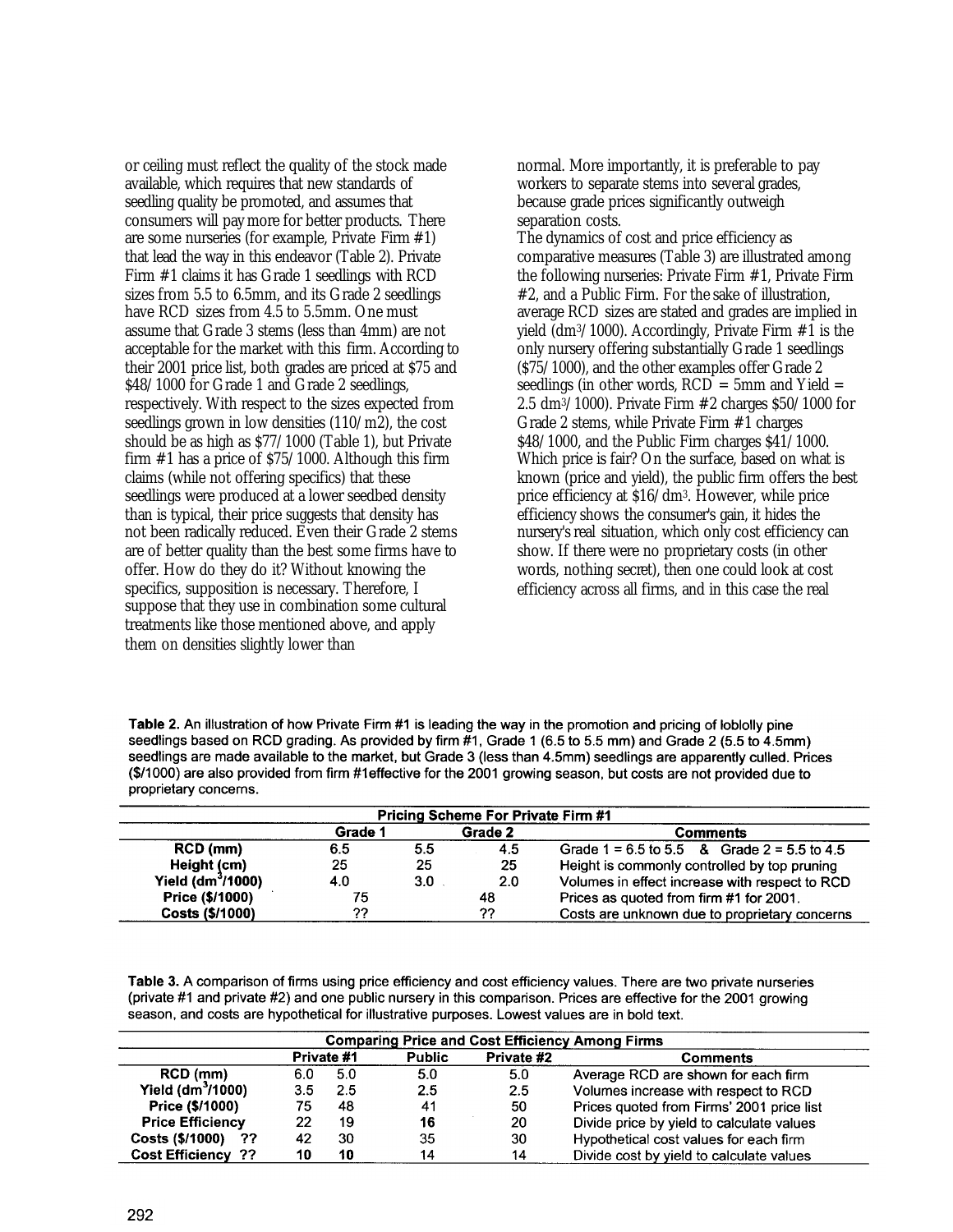winner with the most efficient operation would be Private Firm #1, with respect to both of its grades at \$10/dm3.

Since prices are adjustable, and "all" costs must be recovered in price, it is important that the difference between identified costs and the asking price be accurately estimated. Regrettably, unforeseen costs in a competitive environment complicate pricing schemes, leading to product devaluation. Comparing hypothetical profit margin scenarios among the firms in Table 4 should better illustrate this situation. The first scenario accounts for the Public Firm (assuming a 20% markup) having the lowest price efficiency value (Table 3), but sharing an equally high cost efficiency value with Private Firm #2. Intuitively, those firms with higher prices, with respect to their published costs, enjoy higher profit margins (for example, the exorbitant 80% of Private Firm #1). Even if this hypothetical gain were real for Private Firm #1, to avoid being accused of price gouging or profiteering, the firm could create new costs (for example, investments, salaries, and so on) and could report lower profits than would otherwise be revealed. Investments are justified to

promote innovation, because when innovation transforms an operation, lower production costs can result in higher gains. As scenario 2 (Table 4) illustrates, the Public Firm develops an innovative system, and due to its fixed hypothetical gain of 20%, all cost savings are seen in the lower price to the customer. Moreover, if this Public Firm were to be even more industrious (scenario 3), adopting better systems to further lower costs (assuming unchanged product quality), the price might be lowered further to \$25/1000. Suddenly, the Public Firm's innovation has introduced a pricing dilemma to the market place, and many established paradigms become challenged. Change can be good, but most businesses need time to modify existing operations, to adjust current prices, and to stay competitive. Upgrades are expected from private firms, because they are market-driven entities. However, what are the consequences of public firms developing new and innovative systems? A publicly owned firm currently has several alternatives, it can: 1) refuse to employ any innovative system until it has been developed by the private sector and becomes

Table 4. A comparison of hypothetical profit margins (gains) among nurseries. The first profit margin scenario (PM Scenario 1) depicts how existing increases might look. Changes of interest are in bold text. The second scenario (PM Scenario 2) depicts how an innovation can save money (Costs 2) and the savings are passed on to the consumer (Price 2), since the profit margin is fixed. Open quotes (") indicate that values are same as above. The third scenario (PM Scenario 3) depicts how increased innovation can continue to lower costs, which means more savings to the consumer, as long as the profit margin remains fixed. The fourth scenario (PM Scenario 4) depicts a situation of continued low costs, and increased profit margins respectively at 30% and 40%. This scenario rewards the firm for implementing innovation, while continuing to offer low prices to the customer.

| <b>Profit Margins Observed Among Firms</b> |                             |             |               |     |                    |                                           |
|--------------------------------------------|-----------------------------|-------------|---------------|-----|--------------------|-------------------------------------------|
|                                            |                             | Private #1  | <b>Public</b> |     | Private #2         | <b>Comments</b>                           |
| RCD (mm)                                   | 6.0                         | 5.0         |               | 5.0 | 5.0                | Average RCD are shown for each firm       |
| Yield (dm $3/1000$ )                       | 3.5                         | 2.5         | 2.5           |     | 2.5                | Volumes increase with respect to RCD      |
| Price (\$/1000) 1                          | 75                          | 48          | 41            |     | 50                 | Prices quoted from Firms' 2001 price list |
| <b>PM Scenario 1</b>                       | 0.8                         | 0.6         | 0.2           |     | 0.7                | How existing margins might look if known  |
| Costs (\$/1000) 1                          | 42                          | 30          | 35            |     | 30                 | Hypothetical cost values for each firm    |
| Price (\$/1000) 2                          | $\epsilon$                  | $\pmb{\mu}$ | 35            |     | $\boldsymbol{\mu}$ | Savings are passed on to the consumer     |
| <b>PM Scenario 2</b>                       | u                           | ts.         |               | 0.2 | и.                 | Profit margin held at predefined rate     |
| Costs (\$/1000) 2                          | $\boldsymbol{\mathfrak{c}}$ | $\alpha$    |               | 30  | $\boldsymbol{\mu}$ | After some innovation lowers cost         |
| Price (\$/1000) 3                          | 75                          | 48          |               | 30  | 50                 | More savings for the consumer             |
| <b>PM Scenario 3</b>                       | 0.8                         | 0.6         |               | 0.2 | 0.7                | Profit margin held at predefined rate     |
| Costs (\$/1000) 3                          | 42                          | 30          | 25            |     | 30                 | More innovation can lower costs further   |
| Price (\$/1000) 4                          | $\pmb{\mathfrak{u}}$        | u           | 33            | 35  | 4                  | Customer saves & the firm is rewarded     |
| <b>PM Scenario 4</b>                       | $\pmb{\mu}$                 | $\alpha$    | 0.3           | 0.4 | $\boldsymbol{\mu}$ | Profit margin shown at two higher rates   |
| Costs (\$/1000) 4                          | $\pmb{\mu}$                 | $\pmb{\mu}$ | 25            | 25  | 44                 | Cost savings held at the low value        |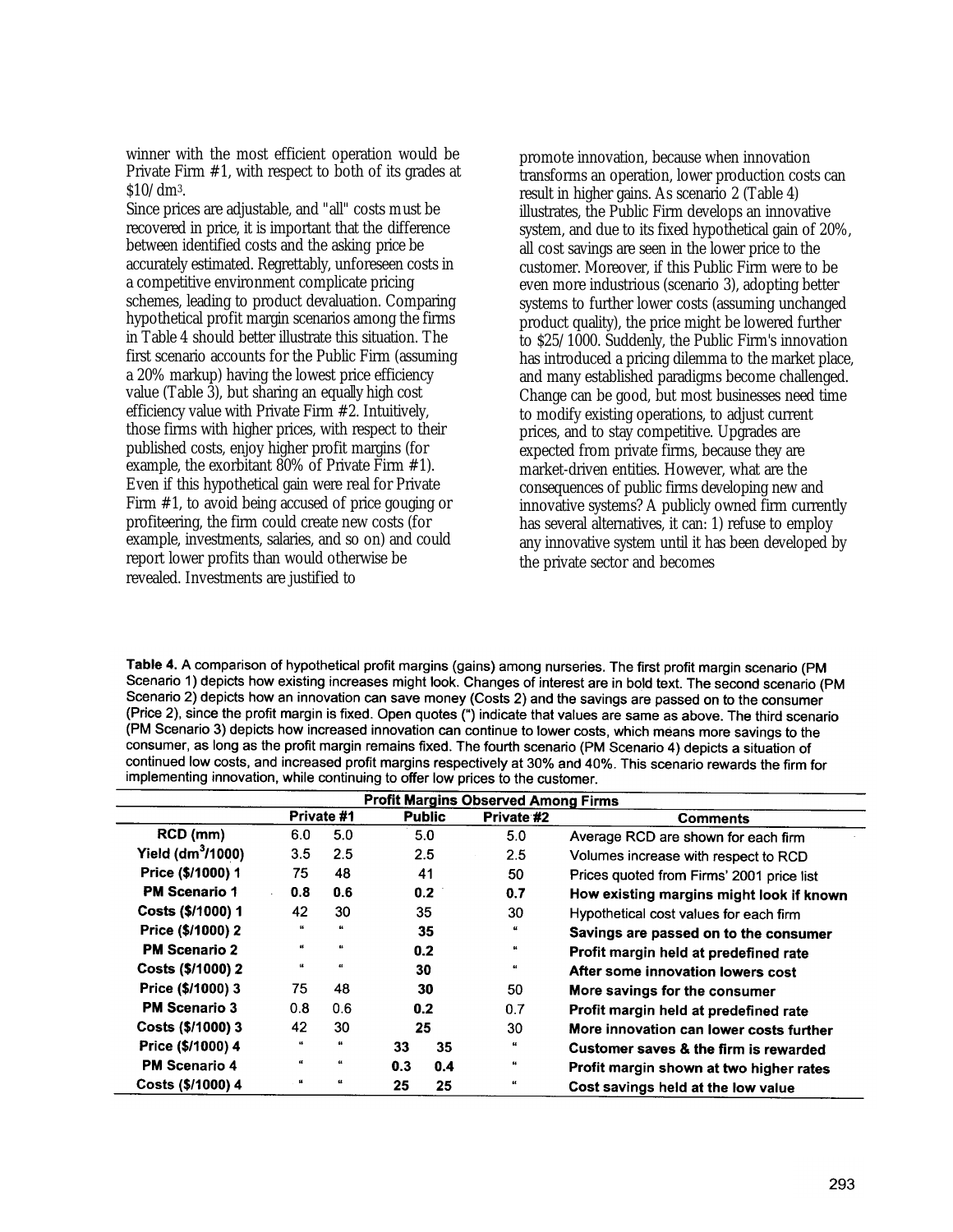public domain; 2) employ innovations at will and continue to lower prices since restrictions currently forbid profit making; or 3) employ innovations and slightly increase the percentage retained in profit to offset declining prices (PM Scenario 4 in Table 4). This is the "niche" pricing alternative. With this pricing alternative the firm must add a "profit margin," but many public firms are only permitted to cover costs, and find it difficult to justify even the most essential increases in price. However, there are those who feel that this paradigm restricts sound business practice for publicly owned entities (Alchian 1965; Hayes and Pisano 1994). Nevertheless, when profits are increased slightly, declining costs are offset with the adjusted price, the firm (public or private) is then financially rewarded with increased revenue, and is also encouraged to employ efficient systems in the future. Niche pricing ensures that the quantity of a product purchased has the quality expected! Niche pricing puts a check (in other words, a price ceiling) on prices to prevent firms from exploiting the market with exorbitant prices. Furthermore, niche pricing can impose a price floor, permitting competing firms sufficient time to upgrade operations and adjust prices.

# **PRICING NICHE PRODUCTS: REWARDING INDIVIDUALS, BUSINESSES, AND SOCIETY**

*There is nothing man will not attempt when great enterprises hold out the promise of great rewards -Titus Livius (ivy) 59 BC*

A satisfied individual (employee or customer) offers the greatest potential to reward a business (an organization of individuals). At the most basic level, the success or failure of a business hinges on how individuals are treated. In fact, creating worker incentive may be the best innovative measure to ensure a firm's success. Rather than resorting to the stick approach (continuously threatening employees with job security), incentive measures utilize the carrot approach, which treat all employees like fellow partners in the business. It is the spirit of teamwork that instills pride in accomplishing the task at hand and doing the best job possible (Alchain and Woodward 1987), as opposed to being an unappreciated worker who feels dissatisfied, and whose "chores" are reluctantly performed. While a business may stress high output volumes through quantity-based incentive measures, to neglect qualitybased incentives will eventually damage a firm's

reputation inside and out. If quantity-based and quality-based measures were engaged in a complimentary fashion, a firm might vertically integrate an operation, instead of resorting to contracts, which may cheapen the product's quality, and also damage the firm's reputation (Hayes and Pisano 1994). By educational measures of instruction, and with task -based incentive plans, satisfied employees will be determined to produce niche products, respectable to the customer; on the Other hand, the exploited, abased employee within the insensitive firm may deliver many suspect goods to the market. All the innovation in the world cannot replace the innovation that supports the individual, and why spend millions of dollars for innovations, while the operators are not motivated to operate them effectively? Reward conveys autonomy, stimulates positive action, encourages inventiveness, and permits a person to invest in the firm, and to feel responsible for company success.

A healthy business (a conglomeration of satisfied individuals) has great potential to reward society as a whole. Business health can be compared to a body of members working in unison to accomplish a given task, in our case to produce the niche seedling. Whether a business is publicly or privately owned, if it develops or cultivates similar products as other firms in the market, it may also be subject to most of the expenses experienced by other firms. Businesses hire from the same human resource pool and must offer competitive salaries, they suffer the same costs for resources (land, buildings, chemicals, equipment, and so on), they often strive for customers and must meet customer demands, and the list goes on. With respect to these similar constraints, the public firm's accounting methods are often distinguished from those of the private sector, because those unexpected, hidden costs can be conveniently covered with a profit margin by the private firm. Although "both public and private property can seek profit" (Alchian 1965), most publicly owned properties are not permitted to announce any intent toward the creation of wealth or the maximization of utility. In today's precarious market place this can cause a tremendous strain on any firm with genuine business concerns (for example, predicting future trends, meeting customer demands, and staying current in technology). With respect to the current paradigms that have predestined a firm's function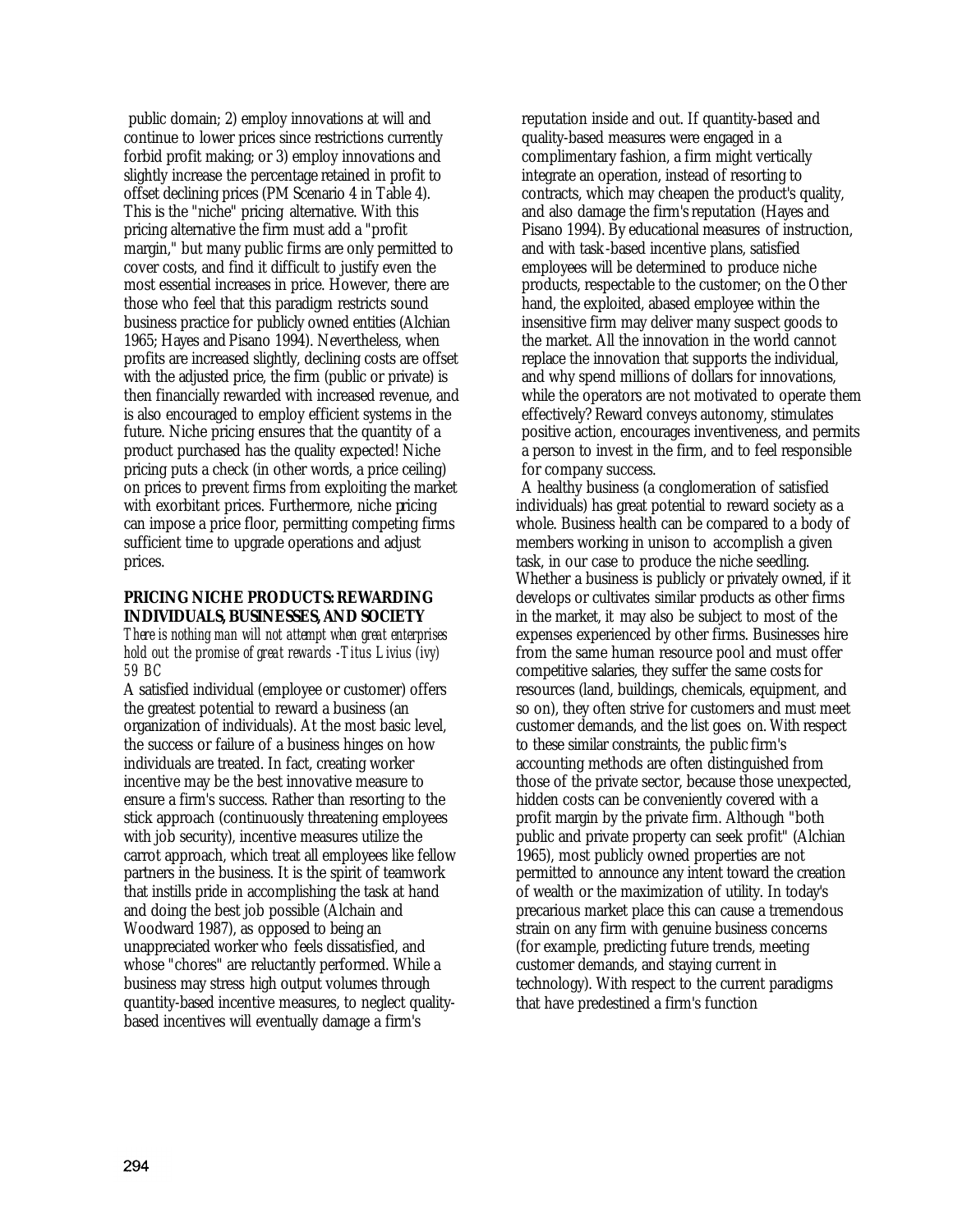in a particular field, there are competitive elements that tend to level the playing field with no respect to organization. Regardless of whether a firm is publicly or privately owned, to survive is to grow, and growth is contingent upon obtaining appropriate provisions. You will not grow if you are not permitted to eat! While most publicly owned firms are not permitted to be dominant among other firms, co-dominance may be suitable, to be intermediate may be tolerable, but to be suppressed among firms for an extended period of time will eventually compromise a firm's integrity. When satisfied individuals work together in a company to produce high-quality (niche) products, and when these products are accurately valued, society wins. Never in earth's history has it been as important as it is today to produce more products of higher quality in less time, and with fewer resources. To practice regeneration efficiency is to seek that quantity/quality, economical/ecological balance. If it were easy, then society would have stabilized these systems long ago, but reality testifies that our forests are declining faster than they are regenerated (Lantz 1996). Since present harvesting mechanisms have become state-of-the-art, businesses involved in reforestation must do more than keep pace, but they must exceed harvesting rates. Our focus in this paper was on the forest nursery, suggesting several key innovations in production, but plantation forestry should also be challenged to advance the niche product in the field and throughout its life span, producing higher volumes on less land, sooner. In other words, when planted stems are larger than normal, stands start out morphologically older, rotation lengths are chronologically shorter, and initial costs are not carried so far into the future. Moreover, this forestry-horticultural compromise will give some species that essential head start required to promote multiple-species plantations. Besides encouraging multicultural endeavors, lateral branch pruning, fertilization, and other cultural practices in the field may also facilitate stem growth sooner, at higher densities, and with greater stem and stand volumes. Since our wild lands are threatened on every side (urbanization, agriculture, forestry, husbandry, catastrophic events, and so on), better management practices on those lands that have already been manipulated should be encouraged to supply a nation's timber needs. Therefore, when the needs of the timber industry have been satisfied with fewer lands, then many of the regenerated areas may rest in peace, and most of our pristine wilderness areas that still remain will be preserved as an ecological reward to society. As the dynamics of an economical/ecological forest regeneration paradox unfolds, the consequences will surely be felt universally, and so resolutions should be sought everywhere and by everyone. Niche pricing is designed to encourage the development of niche products, which in turn "reward" those involved in the process (in other words, individuals, businesses, and most importantly society). To base rewards on achievements is not a new practice, as Titus Livius reminds us, but the best way to reward appropriately is questionable. Whether compensation is economical or ecological, monetary or aesthetic, physical or psychological, the one compliments the other like an interwoven web (Chief Seattle1854), and the recipient will decide if it has been satisfactorily implemented. If this natural bond were fully appreciated, every enterprise receiving monetary gain from the forest would gladly return financial aid to guarantee fast and sufficient restoration of all natural ecosystems. Although benefits may be hard to assess monetarily (Montgomery and Pollack 1996), payments must become tangible to all beneficiaries. Then in the course of time, by and by, our rejuvenated natural resources will continue to support incredible wealth, and will continue to create unbounded opportunity.

#### **REFERENCES**

- Alchian, A.A. 1965. Some economics of property rights Il Politica, University of Pavia. 1965. XXX, no 4. Reprinted for the University of California.
- Boyer, J.N., and D.B. South. 1987. The influence of seedbed density on loblolly and slash pine seedling grade distributions. Pages 189-197 *In*  Proc. 4th Biennial Southern Silvicultural Research Conference (D.R. Phillips, ed.). U.S.D.A. Forest Serv., Southeast Exp. Sta., Asheville, N.C. Gen. Tech. Rep. SE-42.
- Coolidge, C. 1927. A quotation from the New York Times on February 26, 1927.